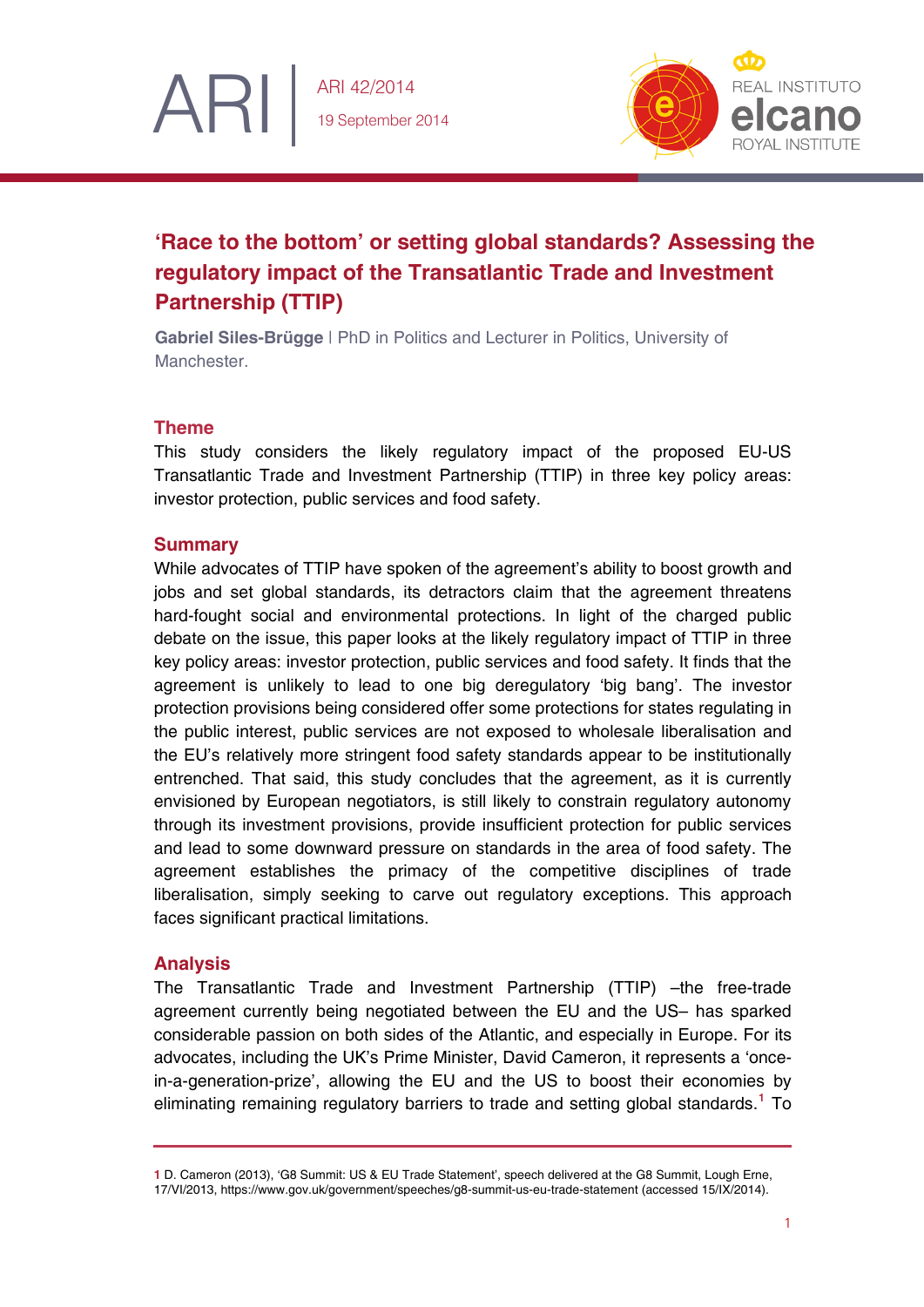its detractors, TTIP threatens hard-fought social and environmental protections and 'would let rapacious companies subvert our laws, rights and national sovereignty'.**[2](#page-1-0)**

It is of course too early to tell exactly how TTIP will turn out. Not only are negotiations in a relatively early stage, and this despite six rounds of talks, but (in the tradition of past trade negotiations) many of the relevant documents have not been made available to the public (although there is pressure to change this). As a result, the aim of this paper is not to make hard-and-fast predictions but rather to assess the state of play in the negotiations in a number of key areas from the available evidence**[3](#page-1-1)** and use this to reflect on the regulatory impact of the agreement.

The areas I focus on here are investor protection, public services and food safety, which have elicited some of the strongest responses from critics of the agreement. The evidence I consider here suggests that TTIP is unlikely to lead to one deregulatory 'big bang', but that –as it is currently envisaged by negotiators– it may constrain the regulatory autonomy of states, entrench competitive disciplines in public services and put downward pressure on food safety standards. All in all, TTIP's negotiators appear to view regulating in the public interest as an exception to the competitive disciplines of trade liberalisation, while significant challenges exist for adequately 'carving out' such regulation.

#### *Investor protection: privileging investors over states?*

One of the most contentious issues during the negotiations have been the agreement's proposed investor protection provisions, and in particular the potential for investor-state dispute settlement (ISDS). This latter provision would allow foreign investors to seek redress for violations of their investor rights before independent arbitration tribunals, such as the International Centre for Settlement of Investment Disputes (ICSID).

The European Commission's rationale for including such provisions are that they are '**a tool** […] **to attract and maintain FDI**' by protecting investors against (direct and indirect) expropriation and unfair and discriminatory treatment, with ISDS necessary to enforce the provisions of the agreement (which may have no standing in domestic courts).**[4](#page-1-2)** In contrast, such provisions have been criticised for 'provid[ing] significant

<span id="page-1-0"></span>**<sup>2</sup>** George Monbiot (2013), 'This transatlantic trade deal is a full-frontal assault on democracy', *The Guardian*, 4/XI/2013, **[http://www.theguardian.com/commentisfree/2013/nov/04/us-trade-deal-full-frontal-assault-on](http://www.theguardian.com/commentisfree/2013/nov/04/us-trade-deal-full-frontal-assault-on-democracy)[democracy](http://www.theguardian.com/commentisfree/2013/nov/04/us-trade-deal-full-frontal-assault-on-democracy)** (accessed 15/IX/2014).

<span id="page-1-1"></span>**<sup>3</sup>** Some of this has been released by the negotiating parties, while there have also been selective leaks of negotiating drafts and other papers in key areas.

<span id="page-1-2"></span>**<sup>4</sup>** European Commission (2013a), 'Investment Protection and Investor-to-State Dispute Settlement in EU Agreements', Factsheet, November, **[http://trade.ec.europa.eu/doclib/docs/2013/november/tradoc\\_151916.pdf](http://trade.ec.europa.eu/doclib/docs/2013/november/tradoc_151916.pdf)** (accessed 15/IX/2014), pp. 4-5, emphasis in the original.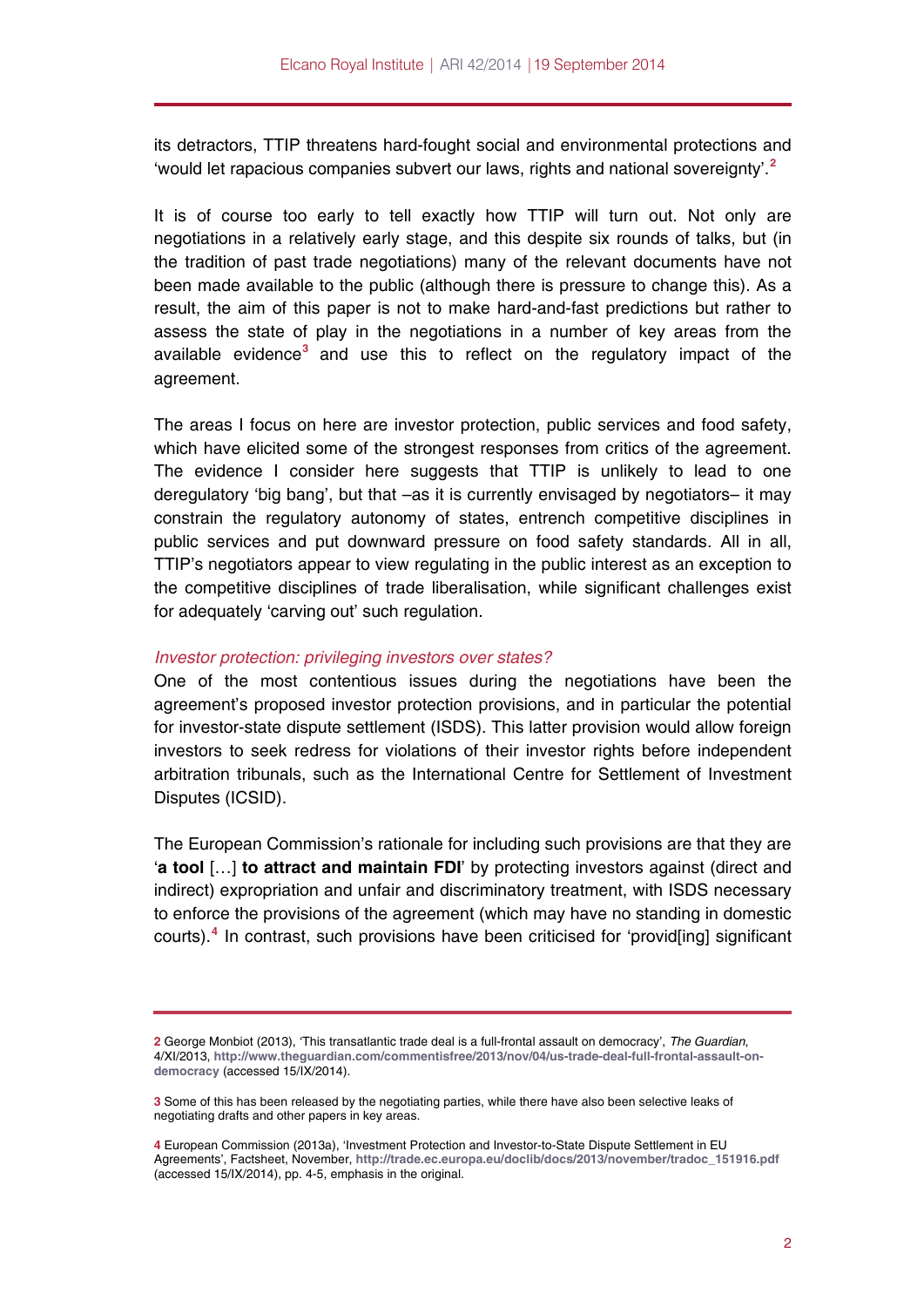advantage to multinational enterprises at the expense of governmental flexibility'.**[5](#page-2-0)** In other words, they privilege foreign investor rights over states' present and future 'right to regulate', as states may avoid taking future regulatory decisions in order to avoid costly arbitration arising from claims of indirect expropriation ('regulatory chill'). The workings of ISDS tribunals have also been criticised as lacking in transparency and the appropriate mechanisms to ensure the impartiality of arbitrators (who, for example, often act as both advocates and judges in different cases). Moreover, such provisions have been described as unnecessary between two partners (the EU and the US) which possess developed legal systems that adequately protect investors.**[6](#page-2-1)**

While it is certainly novel for the EU to be negotiating such agreements –it has only had the competence to negotiate investment protection since the Treaty of Lisbon–**[7](#page-2-2)** investor protection (including ISDS) has been a common feature of the network of bilateral investment treaties (BITs) signed by EU Member States and the US. These agreements were largely negotiated between developed countries and developing countries, such that most EU Member States, with the exception of a number of Central and Eastern European countries, have no BITs with the US. These agreements are commonly acknowledged to have generally provided little protection for states' 'right to regulate', giving investment arbitrators considerable latitude to interpret investment protections broadly and find against the regulatory measures adopted by states.**[8](#page-2-3)** That said, while this network consists of approximately 3000 BITs, it arguably only covers a small proportion of FDI flows: one estimation by investment arbitration expert Gus Van Harten puts it at only 15%-20% of US FDI flows.**[9](#page-2-4)**

<span id="page-2-2"></span>**7** See G. Siles-Brügge (2014), *Constructing European Union Trade Policy: A Global Idea of Europe*, Palgrave-Macmillan, Basingstoke, pp. 74-77, 161.

<span id="page-2-3"></span>**8** See, for example, Van Harten (2005), *op. cit*.

<span id="page-2-0"></span>**<sup>5</sup>** G. Van Harten (2005), 'Private Authority and Transnational Governance: The Contours of the International System of Investor Protection', *Review of International Political Economy*, vol. 12, nr 4, p. 600.

<span id="page-2-1"></span>**<sup>6</sup>** L.N.S. Poulsen, J. Bonnitcha & J.W. Yackee (2013), 'Costs and Benefits of an EU-USA Investment Protection Treaty', report commissioned by the UK Department for Business, Innovation and Skills, London School of Economics, London, April,

[https://www.gov.uk/government/uploads/system/uploads/attachment\\_data/file/260380/bis-13-1284-costs](https://www.gov.uk/government/uploads/system/uploads/attachment_data/file/260380/bis-13-1284-costs-and-benefits-of-an-eu-usa-investment-protection-treaty.pdf)**[and-benefits-of-an-eu-usa-investment-protection-treaty.pdf](https://www.gov.uk/government/uploads/system/uploads/attachment_data/file/260380/bis-13-1284-costs-and-benefits-of-an-eu-usa-investment-protection-treaty.pdf)** (accessed 15/IX/2014).

<span id="page-2-4"></span>**<sup>9</sup>** G. Van Harten (2014), 'Comments on the European Commission's Approach to Investor-State Arbitration in TTIP and CETA', Legal Studies Research Paper Series, Research Paper nr 59, Osgoode Hall Law School,. **[http://papers.ssrn.com/sol3/papers.cfm?abstract\\_id=2466688](http://papers.ssrn.com/sol3/papers.cfm?abstract_id=2466688)** (accessed 15/IX/2014), pp. 28-29.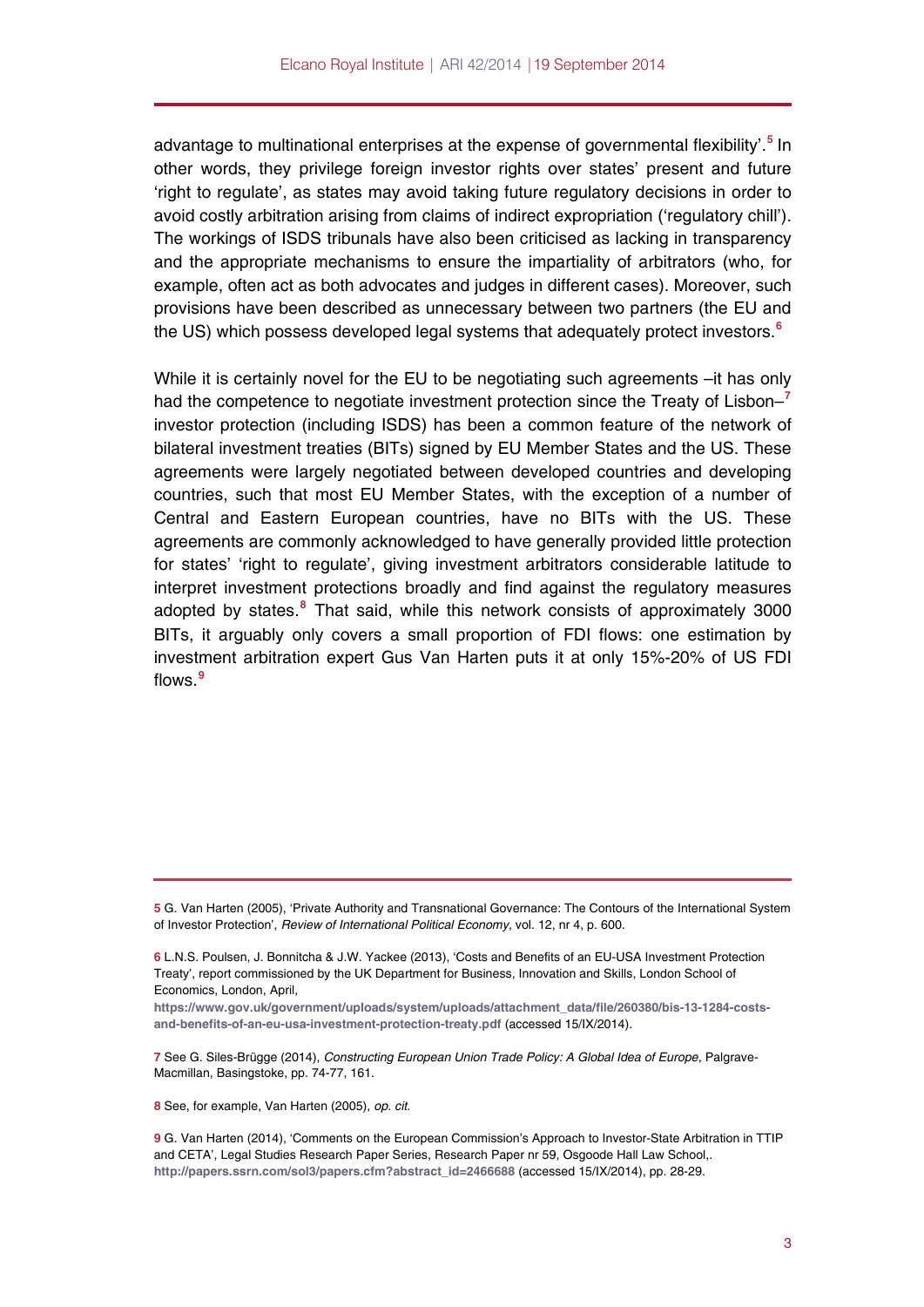Investor protection provisions in TTIP would likely represent somewhat of an improvement on these BITs. On the basis of the document released by the Commission as part of a public consultation on the issue held from March to July 2013, and the EU-Canada Comprehensive Economic and Trade Agreement (CETA) investor protection clauses this approvingly cites, the Commission is:**[10](#page-3-0)**

- (a) Seeking to carve out greater regulatory autonomy for states, establishing more circumscribed and binding (on arbitrators) definitions of what constitutes indirect expropriation, unfair and discriminatory treatment, excluding non-discriminatory regulatory moves taken to achieve a legitimate public policy objective.
- (b) Working to improve the ISDS mechanism by limiting conflicts of interest for arbitrators and increasing the transparency of arbitration.

This has been taken by some as implying that, as investor protections are already widespread, TTIP represents an opportunity to rewrite the flawed architecture of the current network of BITs, setting a higher standard for future investment protection provisions.**[11](#page-3-1)** However, there are four main reasons to remain critical of investor protection in TTIP as it is currently envisaged:**[12](#page-3-2)**

- (a) There remains considerable latitude for arbitration tribunals to interpret provisions on non-discrimination and fair and equitable treatment.
- (b) While improving the transparency of proceedings, the revised ISDS procedure does not address the broader conflicts of interest that exist within the field of investment arbitration as a result of a lack of judicial independence (arbitrators still rely for their remuneration on the claims brought by investors and are appointed on a case-by-case basis).
- (c) Most importantly, it establishes the primacy of *foreign* investor rights over regulatory sovereignty, with legitimate public policy measures being framed as *exceptions* to the rules. Notably, the principle of the 'right to regulate' is only mentioned in the preamble rather than embedded within the text of the CETA agreement.

<span id="page-3-0"></span>**<sup>10</sup>** European Commission (2014a), 'Public Consultation on Modalities for Investment Protection and ISDS in TTIP', **[http://trade.ec.europa.eu/doclib/docs/2014/march/tradoc\\_152280.pdf](http://trade.ec.europa.eu/doclib/docs/2014/march/tradoc_152280.pdf)** (accessed 15/IX/2014).

<span id="page-3-1"></span>**<sup>11</sup>** R. Basedow (2014), 'Far from being a threat to European democracy, the EU-US free trade deal is an ideal opportunity to reform controversial investment rules and procedures', *LSE EUROPP Blog,* 7/II/2014, **[http://blogs.lse.ac.uk/europpblog/2014/07/02/far-from-being-a-threat-to-european-democracy-the-eu-us-free](http://blogs.lse.ac.uk/europpblog/2014/07/02/far-from-being-a-threat-to-european-democracy-the-eu-us-free-trade-deal-is-an-ideal-opportunity-to-reform-controversial-investment-rules-and-procedures/)[trade-deal-is-an-ideal-opportunity-to-reform-controversial-investment-rules-and-procedures/](http://blogs.lse.ac.uk/europpblog/2014/07/02/far-from-being-a-threat-to-european-democracy-the-eu-us-free-trade-deal-is-an-ideal-opportunity-to-reform-controversial-investment-rules-and-procedures/)** (accessed 15/IX/2014).

<span id="page-3-2"></span>**<sup>12</sup>** The following draws on Van Harten (2014), *op. cit*.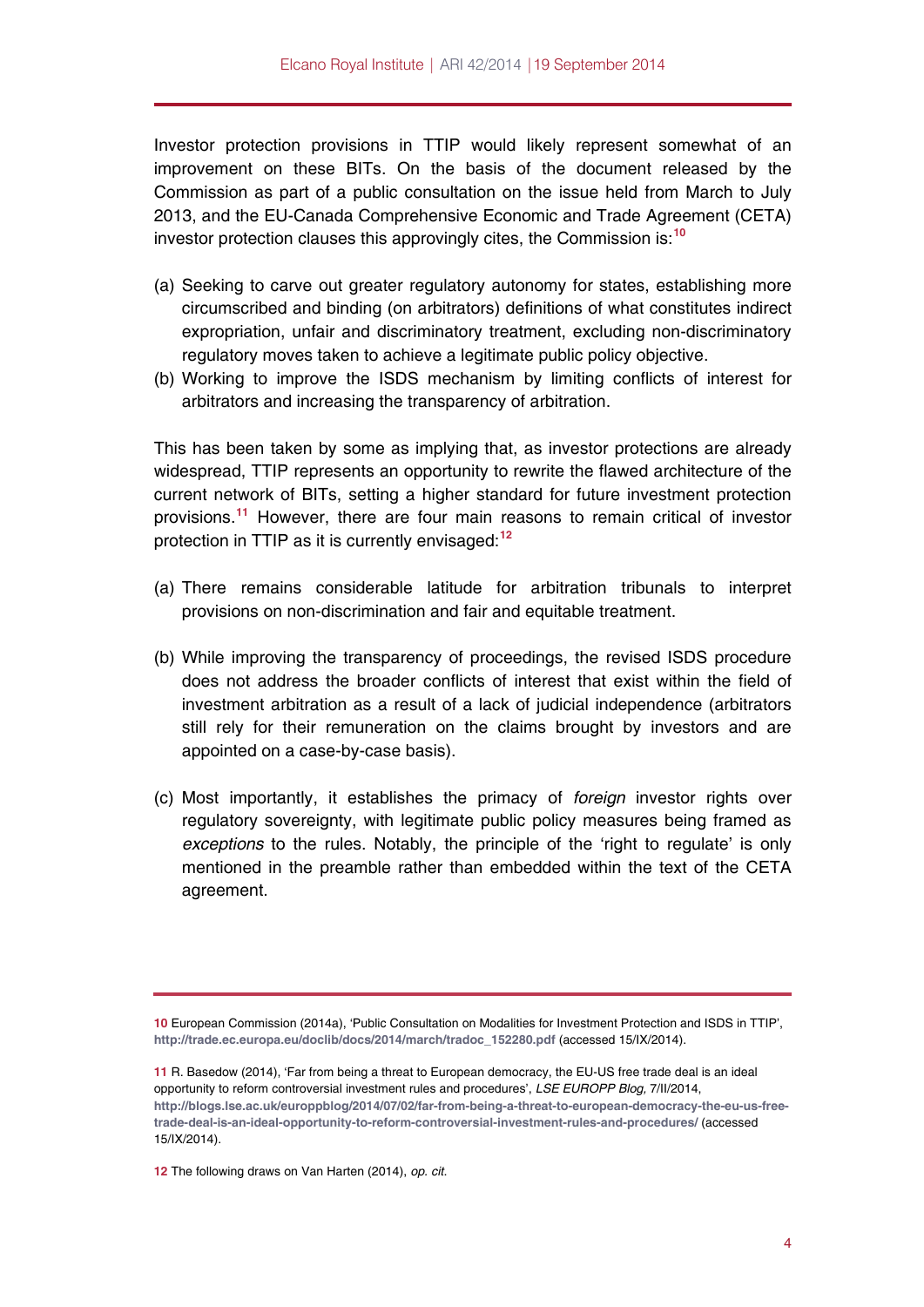(d) Finally, TTIP, would at the very least, allow firms greater latitude in 'forumshopping', ie, selectively bringing claims through the (in their eyes) most advantageous investor protection regime. It may go as far as significantly increasing the opportunities for firms to make use of such provisions, as estimates suggest that existing BITs only cover 15%-20% of US investment, with TTIP potentially bringing this up to 65%-80% of US FDI flows.**[13](#page-4-0)**

All in all, and while it is hard to definitively assess the nature and the impact of TTIP's investor protection provisions, the manner in which investor protection is currently envisaged potentially poses an additional constraint on state regulatory capacity. Of course, some doubts have been raised over whether these provisions will even be included in TTIP after the significant campaign against it from European civil society (which culminated in the Commission receiving around 150,000 submissions in its public consultation on the issue) and the opposition of Social Democrats in Germany and the European Parliament. That being said, their inclusion in CETA does suggest they are far from moribund.

#### *Public services: locking in the privatisation of healthcare and education?*

A second issue of considerable controversy has been the subject of public services. Civil society activists in Europe have been up in arms over what they perceive to be the privatisation of healthcare and education services (as well as some public utilities). In the UK, this discussion has focused on the impact TTIP may have on the NHS –with the fear that the agreement would 'lock-in' the market-led reforms introduced under the current Conservative-Liberal Democrat coalition government–. The Commission's response, in turn, has been to reassure such actors that the provision of public services will be sufficiently protected in TTIP.

It is certainly the case that without any carve-outs for public services, these would potentially be subject to considerable disciplines under TTIP. Services liberalisation works on the basis of commitments made under 'market access' and 'national treatment' (which, under the General Agreement on Trade in Services –GATS– is not automatic as under the General Agreement on Tariffs and Trade –GATT–, covering trade in goods). Market access commitments would result in the prohibition of monopolies, exclusive service suppliers or economic needs test (all of which are fairly common in the field of public services), while commitments on national treatment would force 'like' treatment of domestic and foreign service suppliers (nondiscrimination).**[14](#page-4-1)**

<span id="page-4-0"></span>**<sup>13</sup>** *Ibid*, p. 29.

<span id="page-4-1"></span>**<sup>14</sup>** M. Krajewski (2013), 'Public Services in EU Trade and Investment Agreements', Paper prepared for the seminar on 'The Politics of Globalization and Public Services' organised by the European Federation of Public Service Unions, European Trade Unions Congress, the Austrian Trade Union Federation and the Austrian Federal Chamber of Labour, 14/XI/2013, **[http://www.epsu.org/IMG/pdf/Draft\\_report\\_Markus\\_Krajewski\\_mtg14Nov2013.pdf](http://www.epsu.org/IMG/pdf/Draft_report_Markus_Krajewski_mtg14Nov2013.pdf)**, pp. 11-12.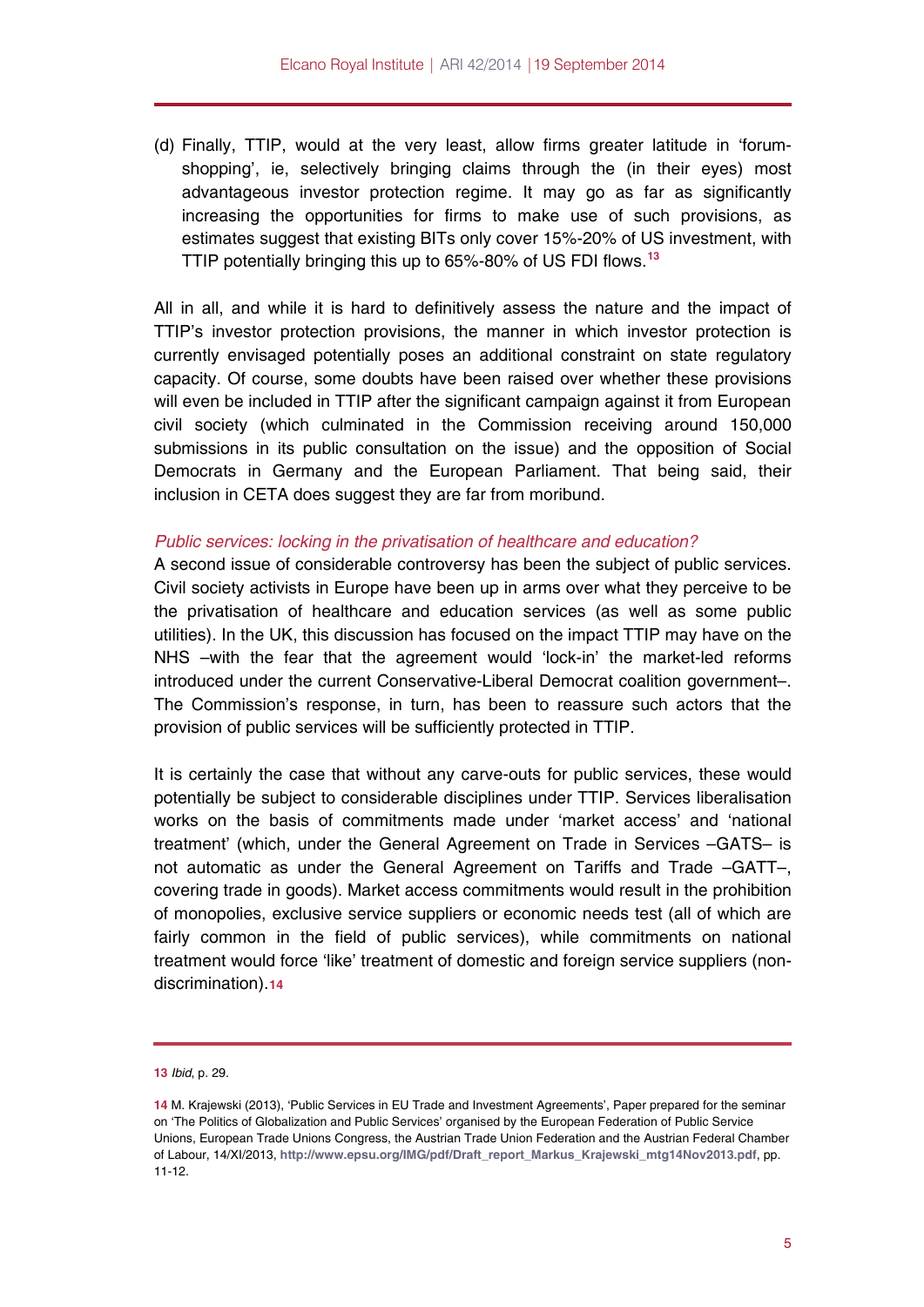The manner in which such commitments are made is also of some importance. In essence there are three approaches to trade in services liberalisation: (a) positive listing (the agreement only covers those commitments that are explicitly made in the market access schedule); (b) negative listing (market access and national treatment apply unless a specific exemption is listed in relevant Annexes); and (c) a hybrid approach. Unsurprisingly, negative listing is generally conducive to more expansive liberalisation as only those sectors explicitly mentioned in its Annexes (which cover both existing measures and future measures) are exempted. In the case of TTIP, the leaked market access offer suggests that the hybrid approach is being used (specifically using positive listing for market access and negative listing for national treatment),**[15](#page-5-0)** although it is conceivable that this may move towards negative listing.**[16](#page-5-1)**

Given this context, where the mechanisms of liberalisation are potentially quite expansive, the question is whether Member States have provided for sufficient leeway in the proposed agreement's language to exempt public services from the requirements of market access and national treatment. In a letter seeking to allay fears over TTIP's impact on the NHS in the UK, the Commission spells out its approach, namely:**[17](#page-5-2)**

- (1) A reliance on a specific safeguard for services supplied 'in the exercise of governmental authority'.
- (2) The exclusion of commitments on publicly-funded services from the agreement, or specific reservations protecting them.

An examination of the available evidence –including the EU's leaked TTIP market access offer– does not suggest that TTIP, as it is currently envisaged, would legitimate wholescale privatisation or marketisation of public services. But at the same time the protections mentioned by the Commission in its letter are not as water-tight as they are presented, for the following reasons:

(1) As Table 1 illustrates for health and education services, the EU has made a number of commitments to services liberalisation. While most of these are limited to privately-funded services, for medical and dental services and a number of other health services these extend to publicly-funded services. Moreover, arguably the distinction between publicly- and privately-funded services is open to considerable interpretation and therefore does not provide a

<span id="page-5-0"></span>**<sup>15</sup>** This draft market access offer dates from June 2014. For the leak, by the Spanish organisation Fíltrala, see **<https://data.awp.is/filtrala/2014/06/13/4.html>**.

<span id="page-5-1"></span>**<sup>16</sup>** E-mail correspondence with an NGO representative, 28/II/2014.

<span id="page-5-2"></span>**<sup>17</sup>** European Commission (2014b), 'Letter to the Rt Hon John Healey, MP, Chair of the All-Parliamentary Group on TTIP', 8/VII/2014, **[http://trade.ec.europa.eu/doclib/docs/2014/july/tradoc\\_152665.pdf](http://trade.ec.europa.eu/doclib/docs/2014/july/tradoc_152665.pdf)** (accessed 15/IX/2014).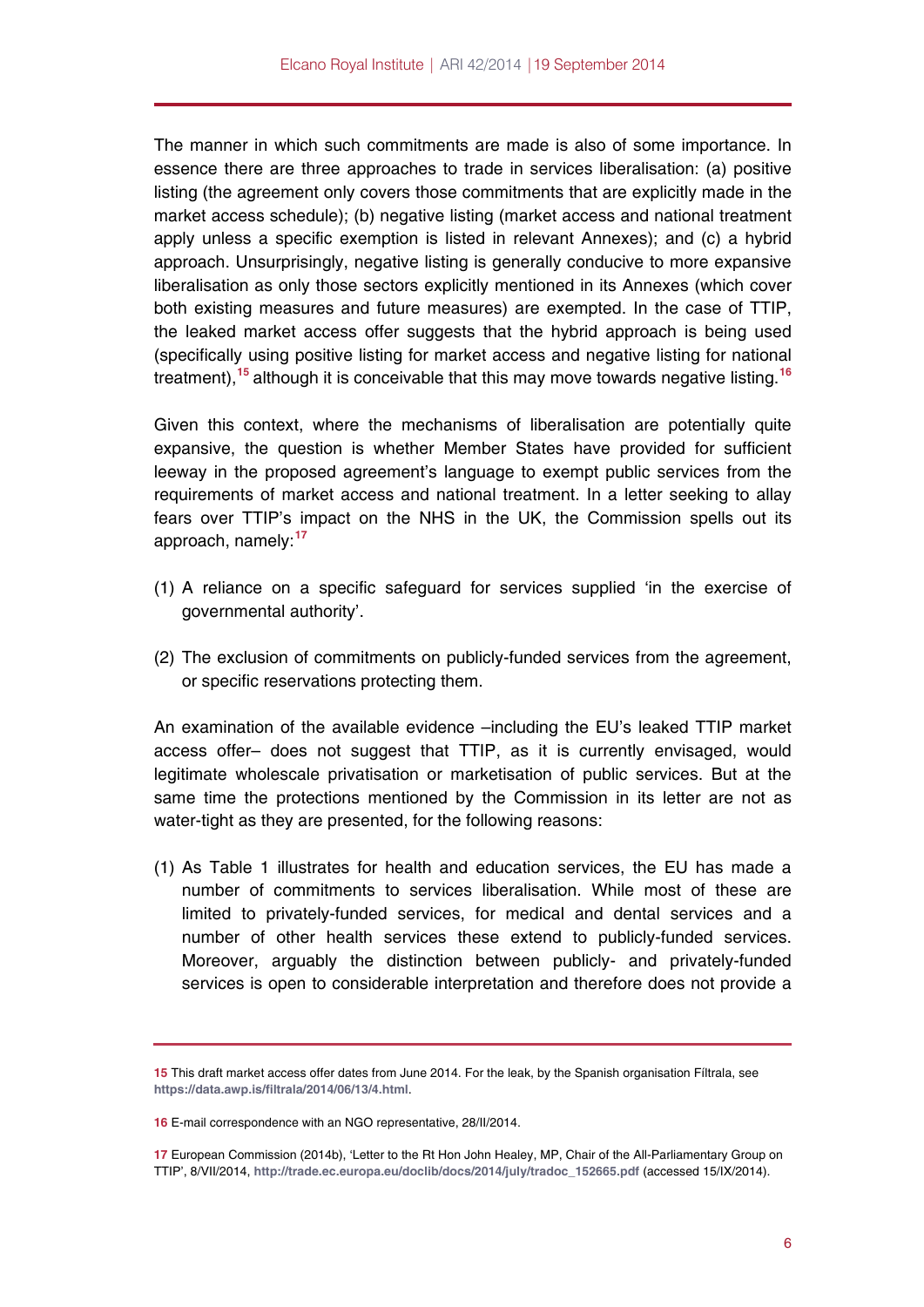clear exemption.**<sup>18</sup>** Ultimately, a lot depends on whether the Member States enter appropriate reservations to protect their public services, which they may not wish to do, with the default option (especially if a more encompassing negative list approach is used) being liberalisation.

- (2) A similar problem relates to the Commission's invocation of a general safeguard for public services supplied 'in the exercise of government authority'. Such clauses have generally been interpreted in quite a narrow light to only cover the 'core sovereign functions' of states. Indeed, the GATS explicitly excludes those services supplied 'on a commercial basis' or in 'competition with one or more service suppliers',**[19](#page-6-0)** which may be inappropriate for public services subjected to competitive tendering.
- (3) As many of the liberalisation commitments reviewed in Figure 1 cover mode 3 service delivery (ie, the establishment of a service supplier), any suppliers entering (or already in) the EU market would fall under the purview of TTIP's potential investor protection provisions.

**<sup>18</sup>** Krajewski (2013), *op. cit*., p. 24.

<span id="page-6-0"></span>**<sup>19</sup> I***bid*, pp. 30-1.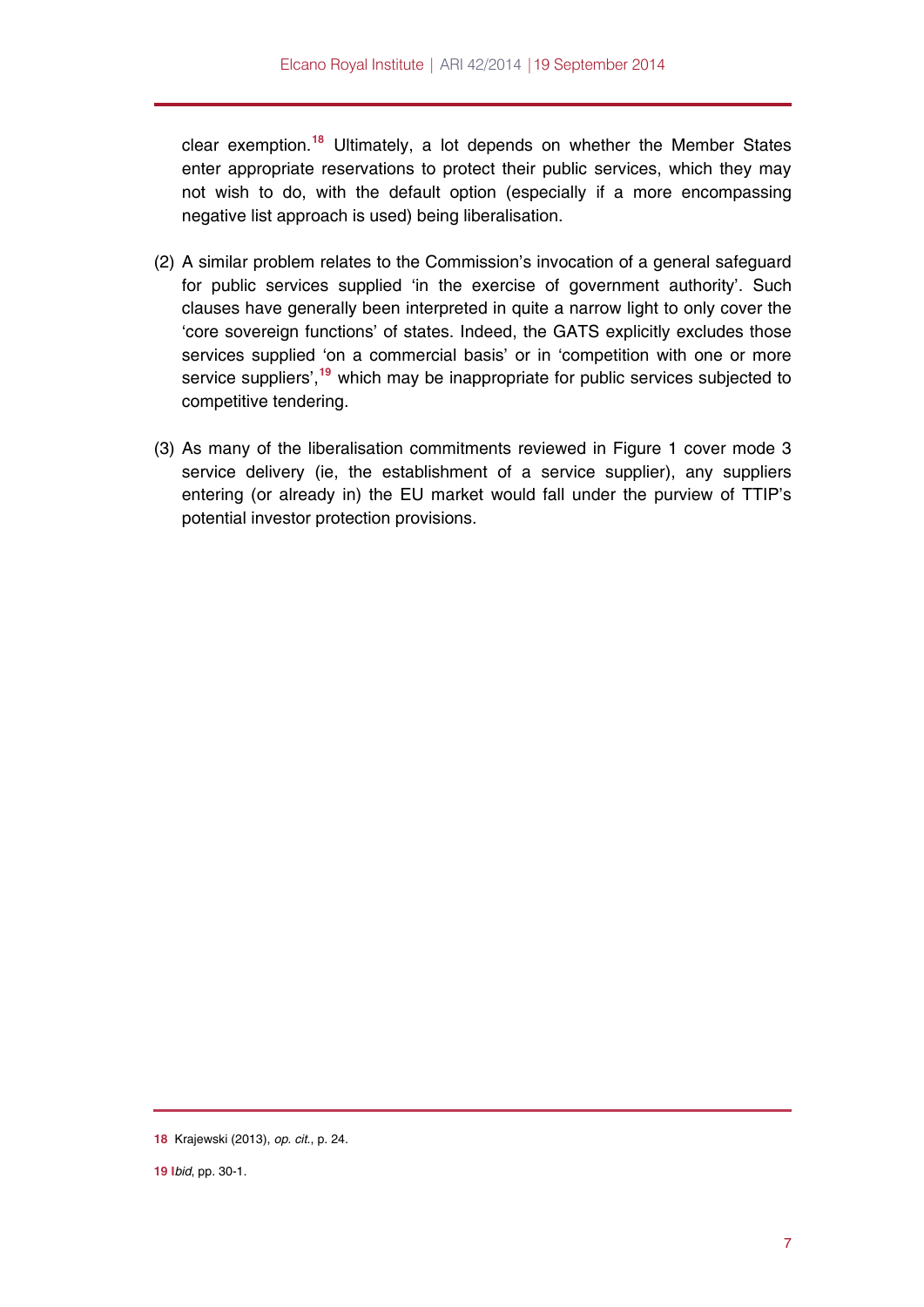| <b>Services by UN Statistical</b>        |                                                            |                                                                                                                                                                                                                                                                                                                                                                                                                                                                                                       |
|------------------------------------------|------------------------------------------------------------|-------------------------------------------------------------------------------------------------------------------------------------------------------------------------------------------------------------------------------------------------------------------------------------------------------------------------------------------------------------------------------------------------------------------------------------------------------------------------------------------------------|
| <b>Commission</b>                        | <b>Central</b>                                             |                                                                                                                                                                                                                                                                                                                                                                                                                                                                                                       |
| <b>Product</b>                           | <b>Classification</b>                                      |                                                                                                                                                                                                                                                                                                                                                                                                                                                                                                       |
| (CPC)                                    |                                                            |                                                                                                                                                                                                                                                                                                                                                                                                                                                                                                       |
| Human<br>health<br>services<br>(CPC 931) | Hospital<br>services<br>(CPC9311)                          | Yes, but only privately-funded services and subject to national<br>concessions and individual Member State reservations                                                                                                                                                                                                                                                                                                                                                                               |
|                                          | Medical and<br>dental<br>services<br>(CPC9312)             | Yes, for both publicly- and privately-funded services (subject to<br>individual Member State reservations)                                                                                                                                                                                                                                                                                                                                                                                            |
|                                          | Other<br>human<br>health<br>services<br>(CPC9319)          | Yes, for both publicly- and privately-funded services for the following<br>(subject to individual Member State reservations): midwives services,<br>services provided by nurses, physiotherapists and paramedical<br>personnel (part of CPC93191).<br>Yes for the following if privately-funded services (subject to national<br>concessions and individual Member State reservations): ambulance<br>services (CPC93192) and residential health facilities other than hospital<br>services (CPC93193) |
| Education<br>services<br>(CPC 92)        | Primary<br>education<br>services<br>(CPC921)               | Yes, but only privately-funded services (subject to individual Member<br>State reservations)                                                                                                                                                                                                                                                                                                                                                                                                          |
|                                          | Secondary<br>education<br>services<br>(CPC922)             | Yes, but only privately-funded services (subject to individual Member<br>State reservations)                                                                                                                                                                                                                                                                                                                                                                                                          |
|                                          | Higher<br>education<br>services<br>(CPC923)                | Yes, but only privately-funded services (subject to individual Member<br>State reservations)                                                                                                                                                                                                                                                                                                                                                                                                          |
|                                          | Adult<br>education<br>services<br>(CPC924)                 | Yes, but only privately-funded services (subject to individual Member<br>State reservations)                                                                                                                                                                                                                                                                                                                                                                                                          |
|                                          | Other<br>education<br>and training<br>services<br>(CPC929) | Yes, but only privately-funded services (subject to individual Member<br>State reservations)                                                                                                                                                                                                                                                                                                                                                                                                          |

| Table 1. EU market access offer in health and education services in TTIP negotiations |
|---------------------------------------------------------------------------------------|
|---------------------------------------------------------------------------------------|

Sources: leaked EU market access offer in TTIP negotiations.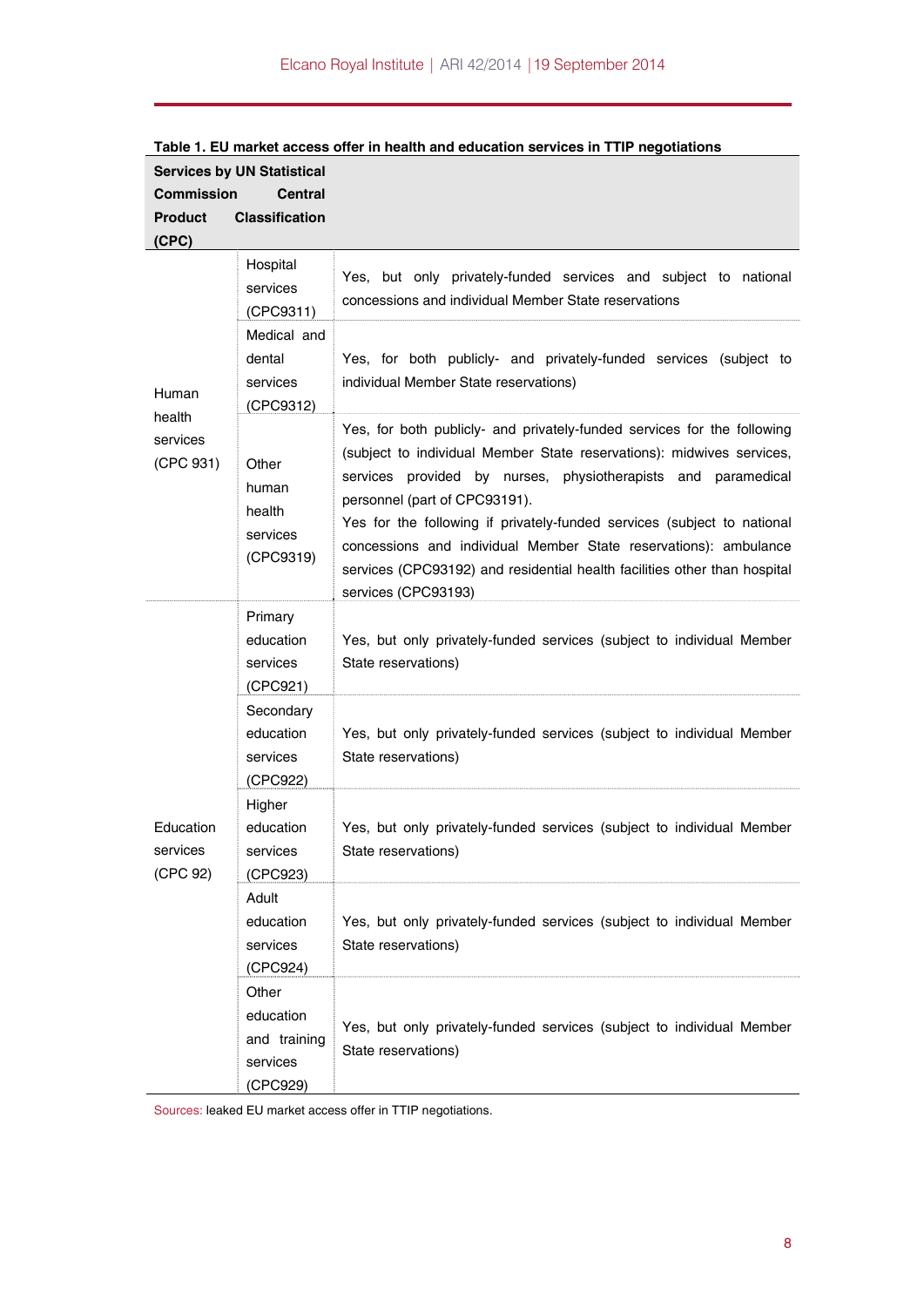The assessment provided here is naturally still tentative and based on limited documentation. That said, it suggests that, despite ensuring some carve-outs from the competitive disciplines of trade liberalisation, the current approach to public services in TTIP leaves considerable ambiguity in the interpretation of exemptions for such public services as healthcare and education. It ultimately relies on Member States to make all the appropriate reservations (which they may well chose not to do if they wish to lock-in the liberalisation of their public services, as the UK government is being accused of doing). In this vein, it is interesting to note that –in contrast to the approach taken for healthcare and education– France successfully pushed for the complete exclusion of the sensitive area of audio-visual services. It remains of course to be seen whether negotiators will not be forced to change their approach in the face of public pressure (which is mounting). But as it stands, their approach has focused on offering the (somewhat flawed) reassurances noted above.

#### *Food safety: diluting the precautionary principle?*

The impact of TTIP on food safety has been another issue to hit the headlines. There has been much talk of the agreement leading to a reduction in EU standards, with genetically modified (GM) foods, chlorinated chicken and beef hormones (amongst other examples) being commonly cited as foods that will make their way into European markets (where they are currently banned/severely restricted). The Commission, for its part, has strongly asserted that 'that EU law on hormone beef and genetically modified foods won't change as a result of this deal'.**[20](#page-8-0)** 

Critics argue that, given pressure from US negotiators and agribusiness, TTIP will significantly downgrade the EU's more stringent approach to risk regulation in this domain, which is based on the precautionary principle. This is the notion that the EU will take regulatory action on a preventative basis even in the absence of a clear and scientifically-proven risk (and thus focuses on regulating the *process* of food production rather than just the final product). In contrast, so the argument goes, the US largely adopts a more lax 'science-based' model of risk management where foods (and other risks) are exclusively regulated on the basis of such proven risks (and is thus focused on regulating the *product* rather than the food production *process*). We should of course avoid falling into the trap of caricaturing EU and the US approaches to risk regulation as *inherently* precautionary or 'science-based' as there are some differences across policy domains and time.**[21](#page-8-1)** But, it is probably fair to say that on the whole, the EU's approach to risk management these days is more

<span id="page-8-0"></span>**<sup>20</sup>** K. De Gucht (2014a), 'What we need to make TTIP work', speech delivered at the German Economy Ministry Conference on the Transatlantic Trade and Investment Partnership, 5/V/2014, **[http://trade.ec.europa.eu/doclib/docs/2014/may/tradoc\\_152451.pdf](http://trade.ec.europa.eu/doclib/docs/2014/may/tradoc_152451.pdf)**, (accessed 15/IX/2014).

<span id="page-8-1"></span>**<sup>21</sup>** See B. Wiener, M.D. Rogers & P.H. Sand (Eds.) (2010), The Reality of Precaution: Comparing Risk Regulation in the United States and Europe, RFF Press, Abingdon; and D. Vogel (2012), The Politics of Precaution: Regulating Health, Safety and Environmental Risks in Europe and the United States, Princeton University Press, Princeton.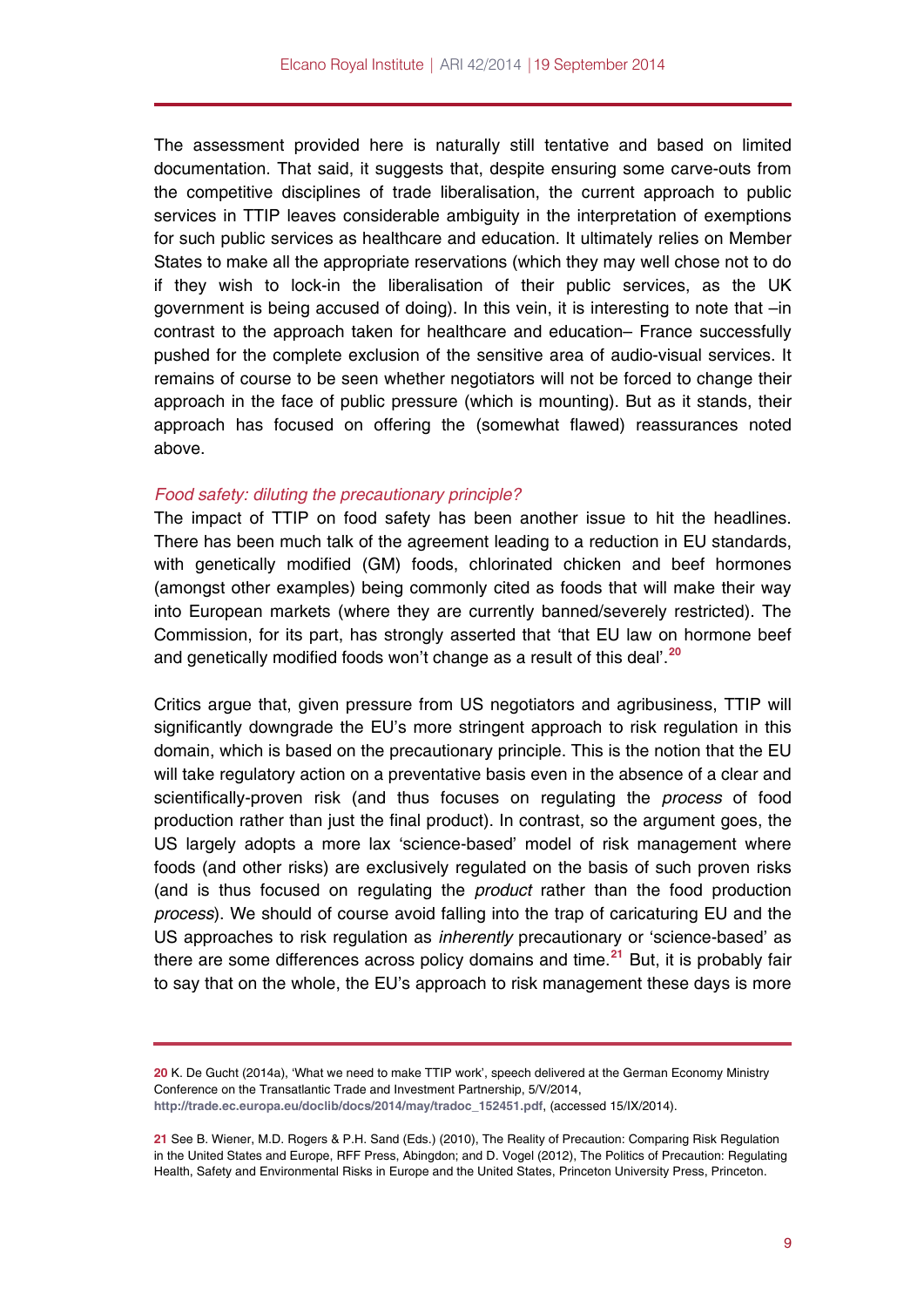precautionary than that of the US, and especially so in food safety. **[22](#page-9-0)** 

That being said, a wholesale deregulatory 'big bang' is not likely to result from TTIP in this domain. The precautionary approach to food safety regulation is quite institutionally entrenched in the EU, with multiple veto points constraining the ability of the Commission to adopt more 'science-based' methods into its risk management practices. Genetically modified organisms (GMOs) are a case in point. Despite repeated attempts by the Commission to facilitate the approval of new varieties for sale and cultivation in the EU, Member States have successfully blocked the approval of all but a handful of GMO crops. Previous attempts at transatlantic cooperation in this domain also saw EU regulators see eye-to-eye with their US counterparts on the need to adopt more 'science-based' procedures, only to face opposition at home from civil society groups and Member States.**[23](#page-9-1)**

Critics, however, are right to note that under TTIP there has been considerable pressure to move the EU to a more 'science-based approach' in risk management for food safety. Not only has this been stated explicitly by the US Secretary of Agriculture, Tom Vilsack,**[24](#page-9-2)** but even the (soon to be former) Trade Commissioner Karel De Gucht has expressed sympathy with this view.**[25](#page-9-3)** Indeed, two key scholars of the EU-US GMO dispute show 'the Commission consistently attempting to use international pressures to secure reforms to domestic European legislation [on GMOs]'.**[26](#page-9-4)** 

The leaked draft text of the Sanitary and Phytosanitary (SPS) measures chapter of TTIP**[27](#page-9-5)** –while still incomplete, containing numerous bracketed provisions, and highlighting considerable ambiguities (for example, as with investor protection, the 'right to regulate' is mentioned in the cover note but not in the text itself)– does suggest that there is a move towards greater mutual recognition. As criticised by the Institute for Agriculture and Trade Policy (IATP), it proposes eliminating port of entry re-inspection and testing for food products where standards are considered equivalent, even though such re-testing is a common feature of EU food safety risk management. IATP cites the case of seafood shipments into the EU from countries

<span id="page-9-1"></span>**23** Pollack & Shaffer (2009), op. cit., pp. 85-112.

<span id="page-9-2"></span>**24** EurActiv (2014), 'US Wants Science to Settle GMO Debate in Trade Deal with EU', 18/VI/2014, **<http://www.euractiv.com/sections/trade-industry/us-wants-science-settle-gmo-debate-trade-deal-eu-302876> (**accessed 15/IX/2014).

<span id="page-9-3"></span>**25** K. De Gucht (2014b), 'Statement by Commissioner Karel De Gucht on TTIP', European Parliament, 15/VII/2014, **[http://europa.eu/rapid/press-release\\_SPEECH-14-549\\_en.htm](http://europa.eu/rapid/press-release_SPEECH-14-549_en.htm)** (accessed 15/IX/2014).

<span id="page-9-4"></span>**26** Pollack & Shaffer (2009), op. cit., p. 82

<span id="page-9-5"></span>**27** This leak dates from 27/VI/2014. For the leak by IATP, see **[http://www.iatp.org/files/2014.07\\_TTIP\\_SPS\\_Chapter\\_0.pdf](http://www.iatp.org/files/2014.07_TTIP_SPS_Chapter_0.pdf)**.

<span id="page-9-0"></span>**<sup>22</sup>** See Vogel (2012), op. cit.; and M.A. Pollack & G.C. Shaffer (2009), When Cooperation Fails: The International Law and Politics of Genetically Modified Foods, Oxford University Press, Oxford.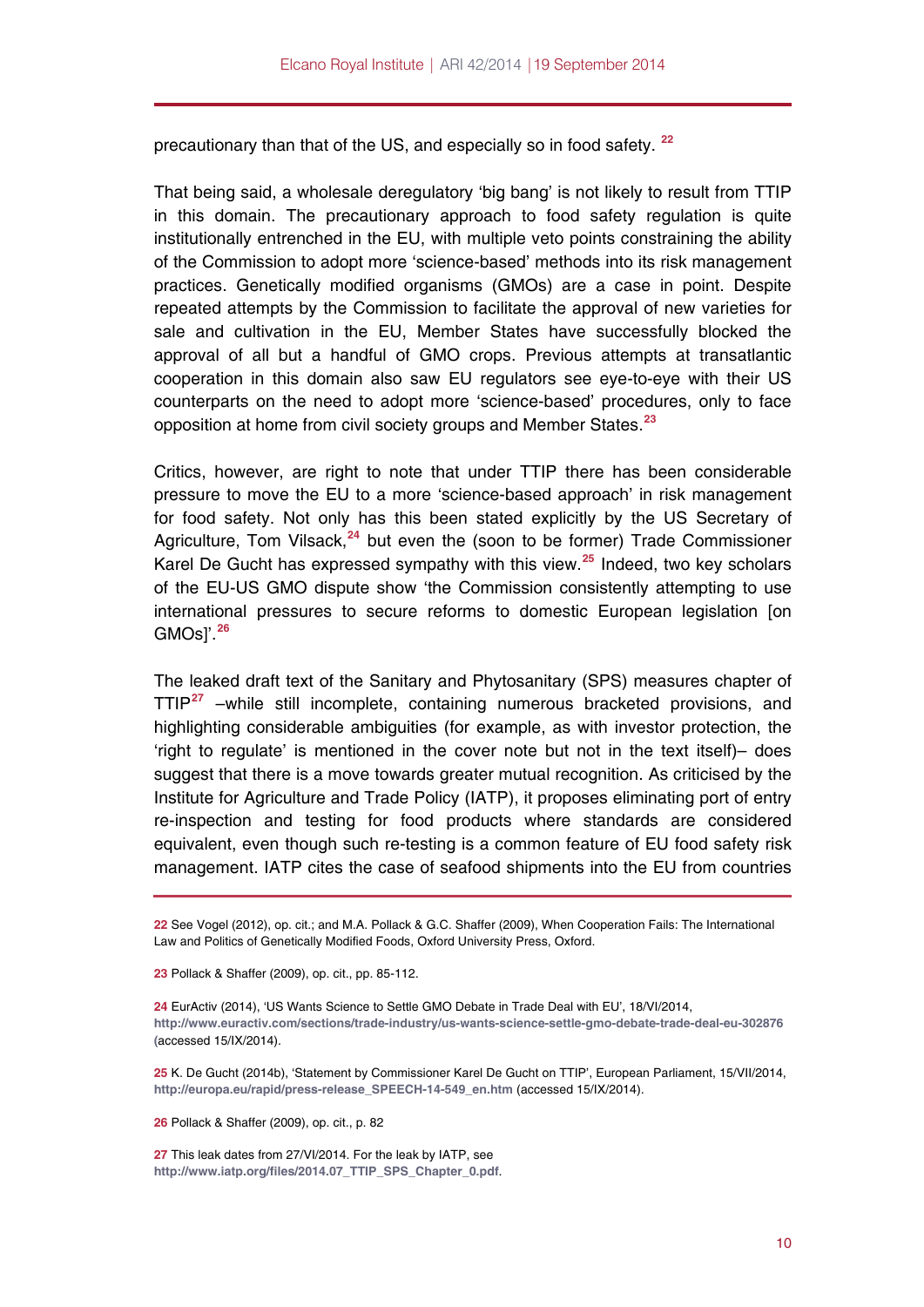with equivalent standards, of which the Commission mandated that 20% of be retested in 2012.**[28](#page-10-0)**

So, all in all, in the area of food safety TTIP is not likely to lead to blanket deregulation, but there is certainly some downward pressure on standards. This, moreover, would not require a wholescale rewriting of EU food safety regulations, as the Commission repeatedly assures TTIP will not do, but rather could be achieved via an increased mutual recognition of standards.

## **Conclusions**

### *TTIP as a 'living agreement'?*

Having considered the available evidence on TTIP's regulatory impact my conclusion is that it is unlikely to lead to a large, deregulatory 'big bang'. The investor protection provisions being considered offer some protections for states regulating in the public interests, public services are not exposed to wholesale liberalisation and the EU's relatively more stringent food safety standards appear to be institutionally entrenched. On this latter point, there is a whole history of less high-profile and more modest attempts at transatlantic regulatory convergence struggling to take off for similar reasons. For example, a series of *very limited* mutual recognition agreements (MRAs) signed in 1997 were held up by US federal regulators zealous to preserve their regulatory autonomy. Reflecting on this past record of transatlantic cooperation, one prominent expert therefore wrote in 2005 that a 'legally binding treaty or a fully-fledged transatlantic free trade agreement […] are unlikely to be realised in the near future'.**[29](#page-10-1)**

*That said*, the evidence also suggests that the agreement, as it is currently envisioned by European negotiators, is still likely to constrain regulatory autonomy through its investment provisions, provide insufficient protection for public services and lead to some downward pressure on standards in the area of food safety. The trend is to establish the primacy of the competitive discipline of trade liberalisation, simply seeking to carve out regulatory exceptions. This, as we have seen above, is an approach that faces significant limitations.

<span id="page-10-0"></span>**<sup>28</sup>** S. Suppan (2014), 'Analysis of the Draft Transatlantic Trade and Investment Partnership (TTIP) chapter on food safety, and animal and plant health issues (proposed by the European Commission, as of June 27, 2014', IATP, **[http://www.iatp.org/files/2014\\_09\\_02\\_TTIP\\_SPS\\_Analysis.pdf](http://www.iatp.org/files/2014_09_02_TTIP_SPS_Analysis.pdf)** (accessed 15/IX/2014).

<span id="page-10-1"></span>**<sup>29</sup>** M.A. Pollack (2005), 'The New Transatlantic Agenda at Ten: Reflections on an Experiment in International Governance', *Journal of Common Market Studies*, vol. 43, nr 5, p. 916; see also F. De Ville & G. Siles-Brügge (2014), 'The Transatlantic Trade and Investment Partnership and the Role of Computable General Equilibrium Modelling: An Exercise in "Managing Fictional Expectations"', paper presented at the 44th Annual UACES Conference, Cork, Ireland, 1-3/IX/2014, **[http://www.uaces.org/documents/papers/1401/siles\\_brugge.pdf](http://www.uaces.org/documents/papers/1401/siles_brugge.pdf)**, (accessed 15/IX/2014), pp. 13-17.